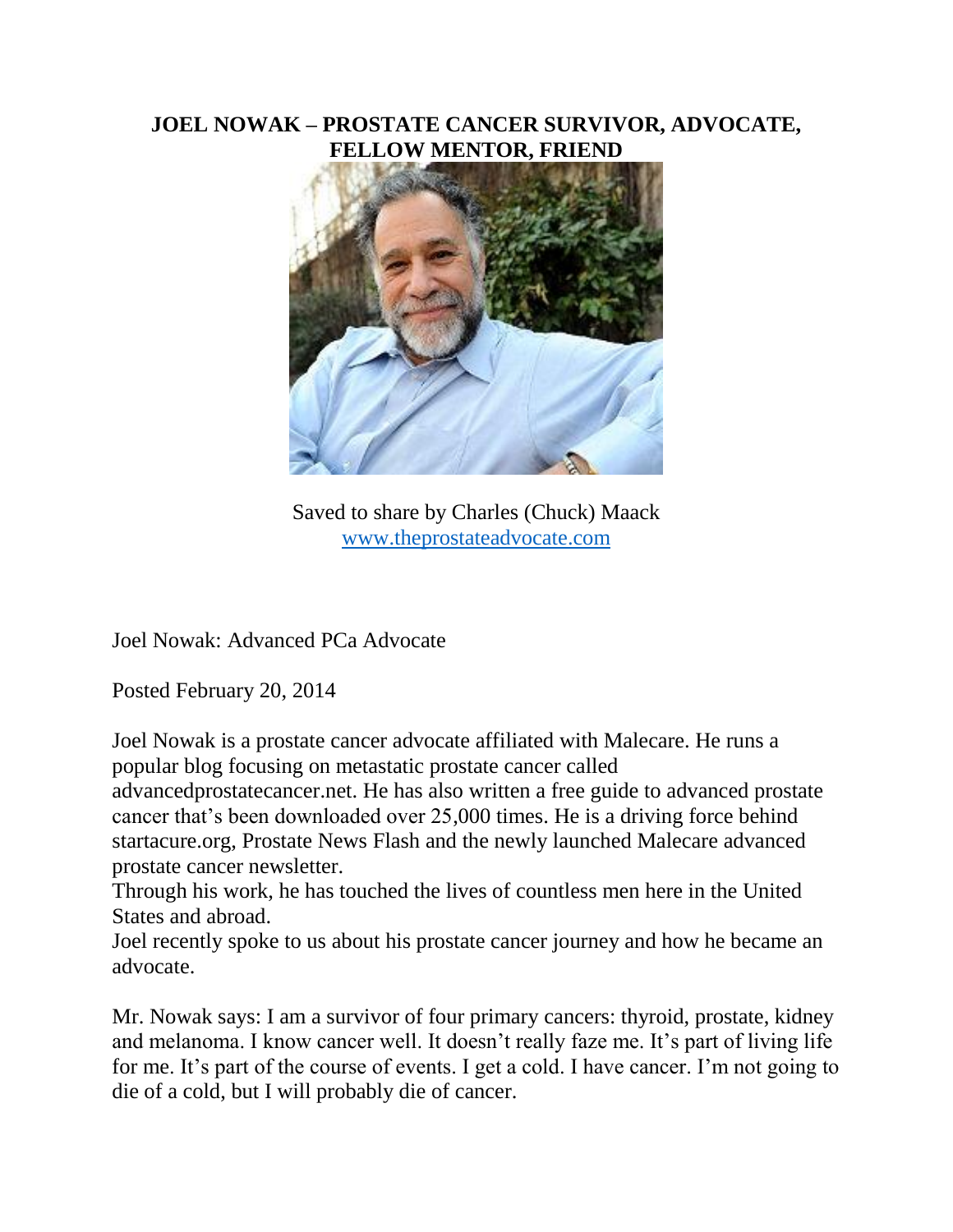I always knew that I would eventually develop prostate cancer because I have a strong family history: my father, his brother, my first cousin, and my paternal grandfather. I was pretty religious about getting PSA tests. And then right before 9/11, when I was 49 years old, I was diagnosed with prostate cancer with a Gleason 7  $(4 + 3)$ , a 4.1 PSA, 6 samples, 5% cancerous in each sample.

I went through the normal process almost every man goes through in trying to decide on a treatment. Anger. Frustration. I eventually come out of the tunnel and decided to have laparoscopic surgery, which was the precursor to today's robotic surgery, at Massachusetts General Hospital in Boston. It was uneventful.

I have an immune illness and have been on certain drugs for years to control it. I also routinely see my rheumatologist for blood tests and, post-surgery, I saw my urologist for a PSA test. Both routine appointments took time away from my work. I asked the rheumatologist if he would do a PSA test when he did my routine blood-work. He said he would and then I never heard anything. And I never asked. I assumed the PSA test was being done.

I have a house in the Berkshires where I work in the garden. A tick bit me one afternoon. I began to develop a bulls-eye rash, which is one of the warning signs for Lyme's Disease, so I went into a walk-in clinic near my office and asked them to do a blood test to make sure I didn't have the disease. I asked the doctor if he would do a PSA test as well.

A few days later the doctor called and told me my PSA was 88. I thought there had to be some mistake. I called the urologist, whom I hadn't spoken to in two years, and made an appointment. He redid the PSA and confirmed the results. I was having a reoccurrence.

After the diagnosis, we discovered that not only did I have lymph node involvement, but I also had a 10 cm tumor in my kidney. The assumption was that that was part of the prostate cancer recurrence, although a very unusual part of the prostate cancer reoccurrence. Due to the size of the tumor, it was felt that I probably needed to have it removed and while doing so it was discovered that I actually had clear cell kidney cancer. I was diagnosed simultaneously with a prostate cancer reoccurrence and kidney cancer.

Needless to say I was in a total loop. My PSA was doubling in less than four months. I started hormonal therapy while I was still hospitalized for the kidney cancer. Fortunately for me, my cancer was and still is hormone responsive. For the past six or seven years, I've been on intermittent hormonal therapy.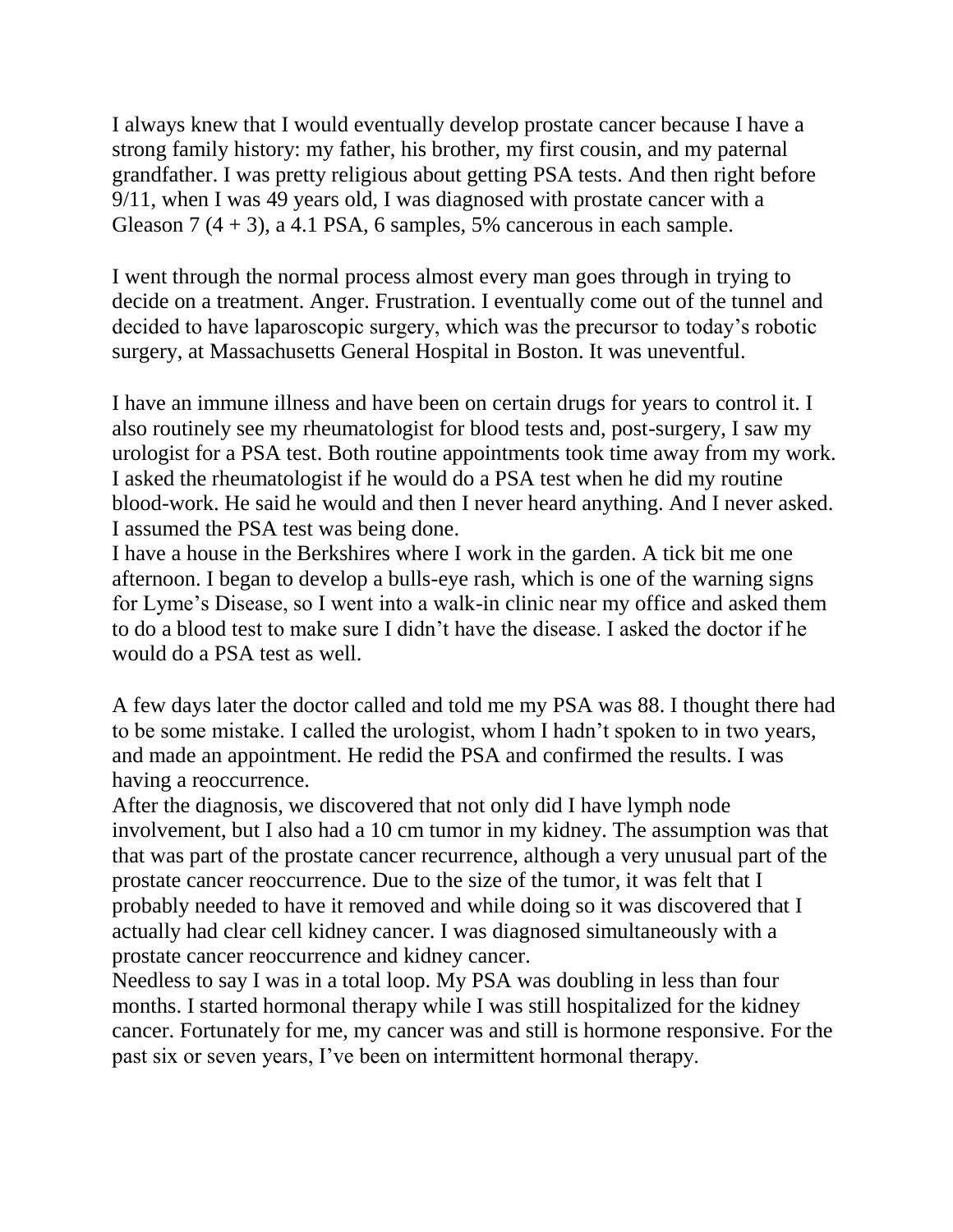I learned a lot of lessons about taking responsibility for my own disease between the time I was initially diagnosed and the time I got to those reoccurrences. When I was in this funk after the dual diagnosis, I knew I needed to find other people. I searched for support groups looking for other people going through what I had been going through. Keep in mind that at the time I was only 55 years old. I had managed to find one or two other men who had metastatic disease, but they were 80 and I was 55.

And then I stumbled into Malecare. Their support group met weekly, unlike the other groups that met monthly. It was a lot more intense. In the Malecare group, you sat there and talked to other prostate cancer patients for two hours. That said, the first time I went to a Malecare group, I was again the only man with metastatic disease. All of my anger and frustration welled up and after the group I went up to the support group leader.

Now, I'm a relatively mild guy. I don't use harsh words a lot. But all of my anger and frustration welled up and I was just verbally abusive. I blamed him for everything. Instead of standing up and cursing back at me, which is what most people would have done, he leaned backed in his chair, folded his arms across his chest, and said "You're right. So why don't you do something about it?"

More four-letter words rolled out of my mouth and I walked out. But I thought about what he has said over the next few days and came to the conclusion that he had a good point. Why didn't I do something about it? Eventually, I called him and said, "I'm prepared to do something about it, but I need help and guidance."

That is how I got launched as an advocate. Out of anger and frustration has come something that is an absolute passion. I'm specifically interested in metastatic disease, although I work with all men from those newly diagnosed on. One of the things I have concluded is that the advocates who are the most successful and make the biggest impact are either survivors or family members of survivors. They bring to the table a passion that a professional doesn't. There's a difference in the type of advocacy because they speak with a passion that doesn't exist unless you've gone through it yourself.

In the breast cancer community, it's the advocate's ability to make other people passionate that really makes her successful. In the prostate cancer community, we're still not at the point where men are willing to be passionate in public—about anything, especially if it involves impotence and incontinence. Unfortunately, they're not willing to discuss that. There are exceptions, obviously, but if anything, I think it's the caretakers—the women—who are more open about these subjects.